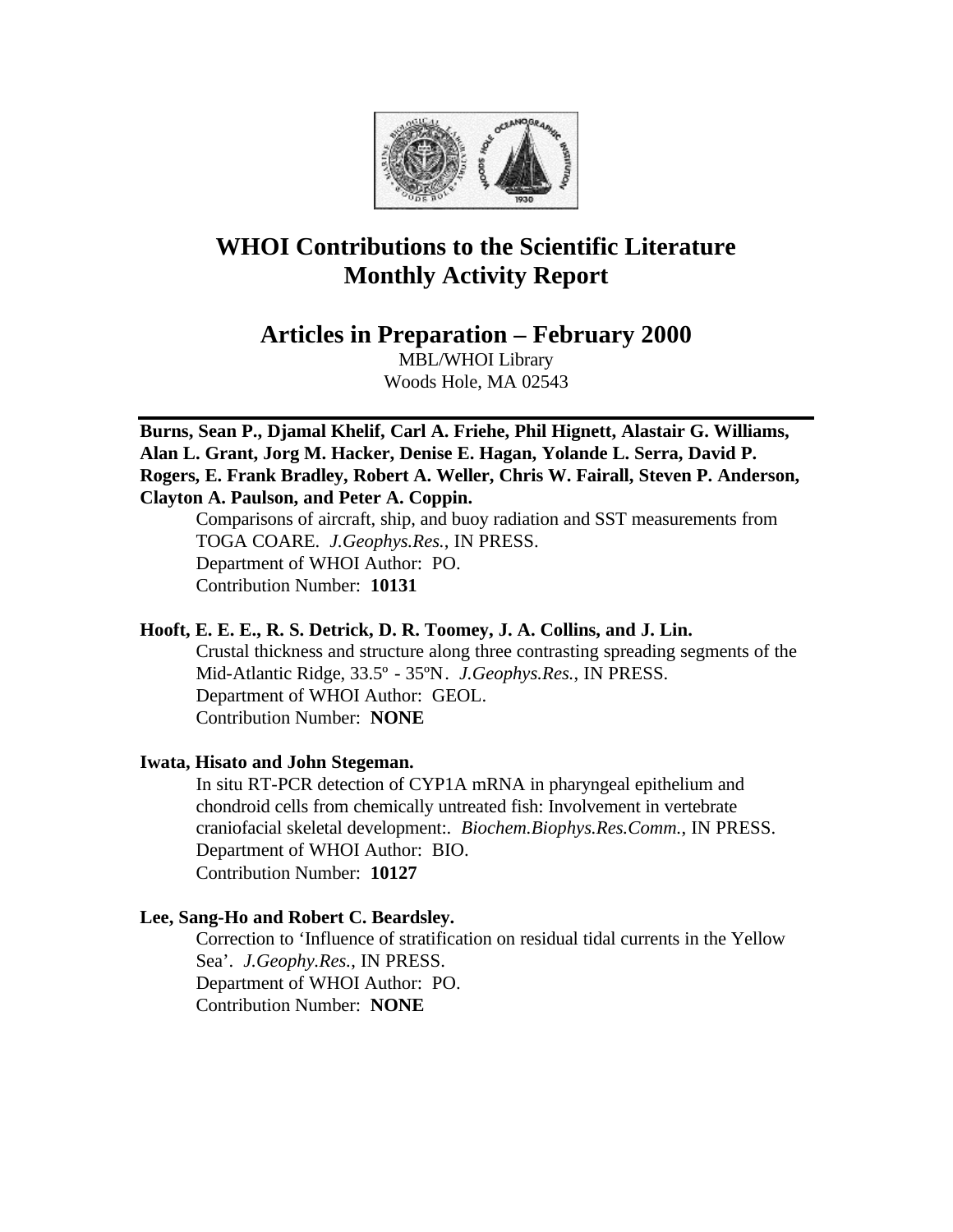#### **Levy, Laurent C., Wade R. McGillis, John T. Germaine, and Patricia J. Culligan.**

Spinning drop tensiometry using a square section sample tube. *J.Colloid Interf.Sci.*, IN PRESS. Department of WHOI Author: AOPE. Contribution Number: **10131**

## **Mullineaux, Lauren S., Charles R. Fisher, Charles H. Peterson, and Stephen W. Schaeffer.**

Tubeworm succession at hydrothermal vents: Use of biogenic cues to reduce habitat selection error?. *Oecologia*, IN PRESS. Department of WHOI Author: BIO. Contribution Number: **9934**

## **Quadri, Shafat, Ariful N. Qadri, Mark E. Hahn, Koren K. Mann, and David H. Sherr.**

The bioflavonoid galangin blocks aryl hydrocarbon receptor (AhR) activation and polycyclic aromatic hydrocarbon-induced pre-B cell apoptosis. *Mol.Pharmacol.*, IN PRESS. Department of WHOI Author: BIO. Contribution Number: **10124**

#### **Rie, Melanie, K. Lendas, Bruce Woodin, John Stegeman, and Ian Callard.**

Hepatic biotransformation enzymes in a sentinel species, the turtle Chrysemys picta, from Cape Cod, Massachusetts: Seasonal, sex and location related differences. *Biomarkers*, IN PRESS. Department of WHOI Author: BIO. Contribution Number: **10128**

#### **Sancho, Gorka, Christopher W. Petersen, and Phillip S. Lobel.**

Predator-prey relations at a spawning aggregation site of coral reef. *Mar.Ecol.Prog.Ser.*, IN PRESS. Department of WHOI Author: BIO. Contribution Number: **10123**

### **Sancho, Gorka.**

Predatory behaviors of Caranx melampygus (Carangidae) feeding on spawning reef fishes: A novel ambushing strategy. *Bul.Mar.Sci.*, IN PRESS. Department of WHOI Author: BIO. Contribution Number: **10122**

#### **Sancho, Gorka, Andrew R. Solow, and Phillip S. Lobel.**

Environmental influences on the diel timing of spawining in coral reef fishes. *Mar.Ecol.Prog.Ser.*, IN PRESS. Department of WHOI Author: BIO. Contribution Number: **10121**